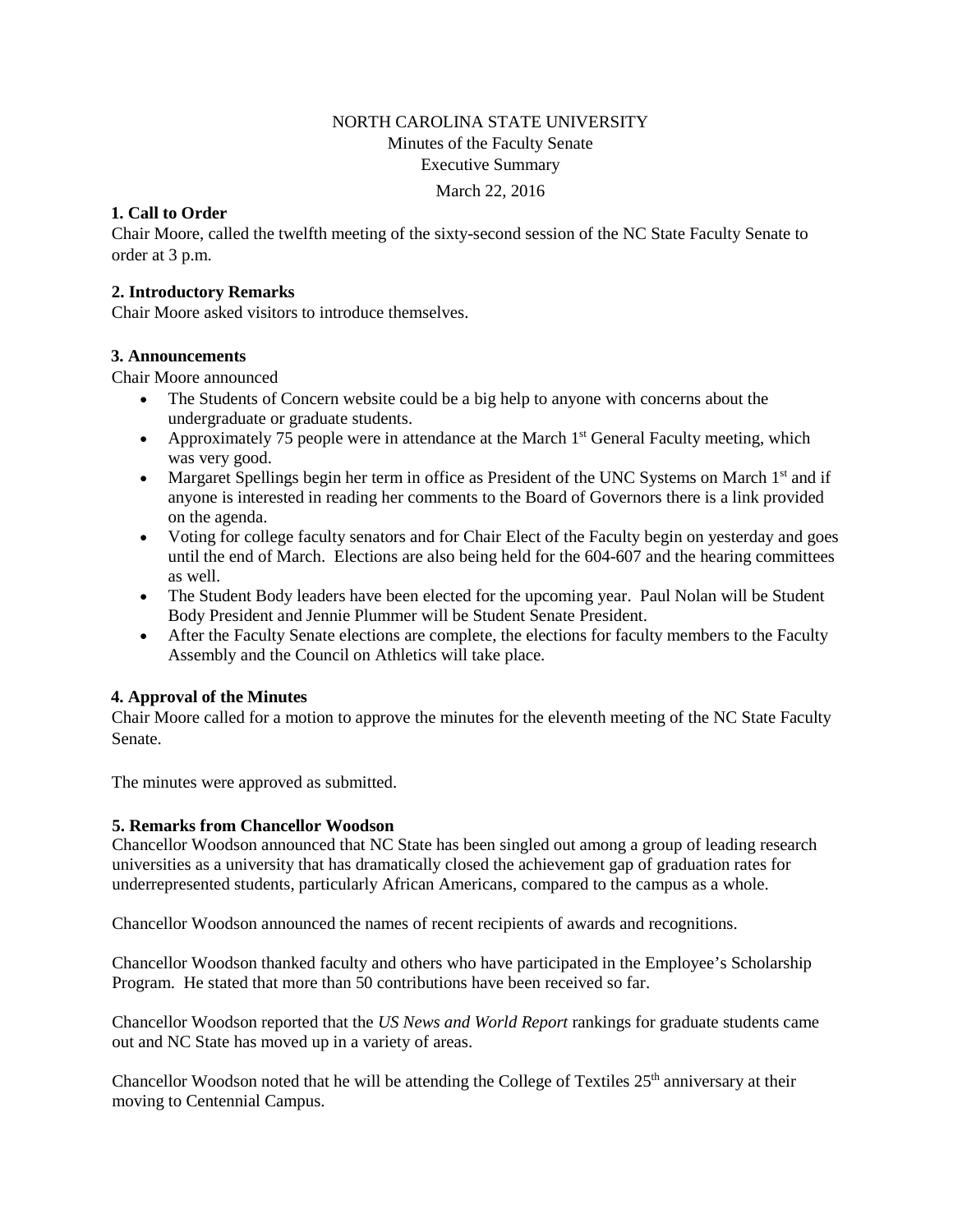Chancellor Woodson expressed how pleased he is for the vote of the citizens of North Carolina for the bond. He said the majority in this political environment is reassuring to him that people are paying attention to things that matter and it gives him reassurance that they will continue to support education when they have an opportunity to.

### **6. Remarks from Provost Arden**

Provost Arden announced that Dr. Mary Ann Danowitz will be the new Dean of the College of Education. He emphasized that this was a competitive search and she has support from both inside the college and across the campus.

Provost Arden reported that they are in the middle of interviews for Vice Provost for Institutional Equity and Diversity. He hopes to meet with the search committee this Friday and will be in a position to move forward with negotiating with a candidate within the next week or so.

Provost Arden stated that they are also in the middle of searching for an Associate Vice Provost for Assessment and Accreditations. The administration would like to have most of the leadership positions completed by the end of April or the first of May.

Provost Arden reported that this year, they have had comprehensive five-year reviews of three individuals who report through the Provost office, which include two Vice Provosts and the Dean of Engineering. He provided the schedule of when he will be reporting out on the two Vice Provost reviews.

Provost Aden stated that President Spelling will soon be visiting the campus. There will be a session with faculty and he has asked the officers of the Faculty Senate to join that group along with one representative from each college.

Provost Arden announced that this past weekend was history weekend and in a lot of ways it was a tribute to Jonathan Orco. He gave kudos to Dr. David Zonderman for taking over the leadership of the department and for doing a great job.

### **7. Academic Analytics: Where is the university going with this?**

Mary Lelik, Senior Vice Provost, Institutional Research and Planning reported on academic analytics. She stated that the company was founded in 2005 by Lawrence Martin who was the Dean of the Graduate School at Stony Brook. She said essentially what we as a subscriber to academic analytics are acquiring is access to the warehouse and the database of information on faculty scholarly activity and so while it is not comprehensive it is becoming more and more fully featured in the particular realms that the information is being compiled in the database.

### **8. Adjournment**

A motion passed to adjourn the meeting at 4:19 p.m.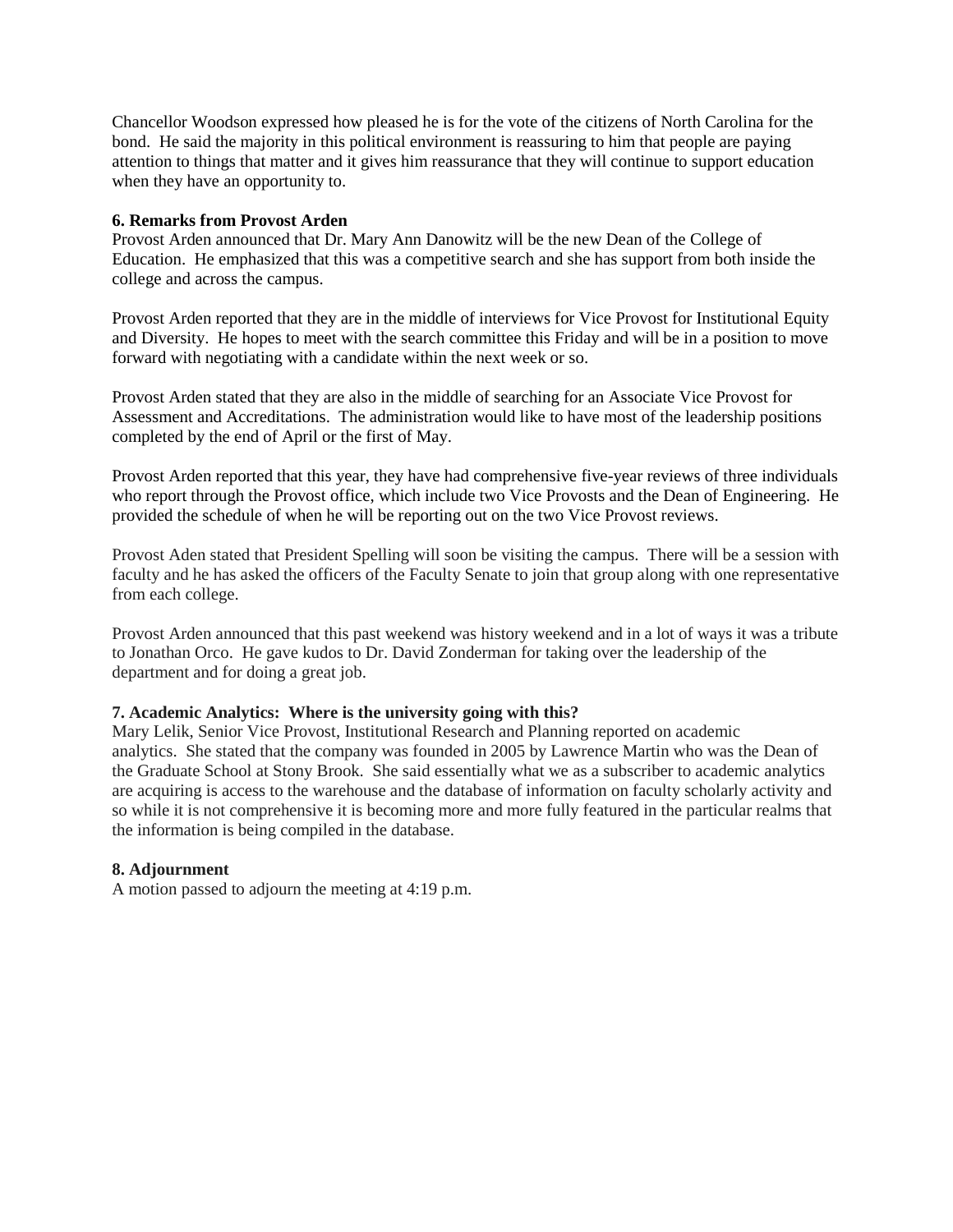# NORTH CAROLINA STATE UNIVERSITY

### Minutes of the Faculty Senate

# March 22, 2016

# **Regular Meeting No. 12 of the 62<sup>nd</sup> Session: Faculty Senate Chambers March 22, 2016**

**Present:** Chair Moore, Immediate Past Chair Zonderman, Parliamentarian Lubischer, Provost Arden; Senators Ange-van Heugten, Argyropoulos, Ash, Banks, Bernhard, Bird, Bullock, Bykova, Cubbage, Davidian, Devetsikiotis, Gunter, Hergeth, Huffman, Laffitte, Pearce, Perros, Sannes, Smith McKoy, Sotillo, Williams

**Excused:** Secretary Orcutt; Senators Auerbach, Fath, Fleisher, Kathariou

**Absent: S**enators Bartlett, Byrnes, Moore, Porter, Scearce, Silverberg, Smith, Spontak, Steer

G**uests:** Roy Baroff, Faculty Ombuds Office; Marc Hoit, Vice Chancellor, Information Technology; Katharine Stewart, vice Provost for Faculty Affairs; Kevin Howell, External Affairs; P. J. Teal, Chancellor's Office; Randy Woodson, Chancellor; Mary Lelik, Institutional Research and Planning

### **1. Call to Order**

Chair Moore, called the twelfth meeting of the sixty-second session of the NC State Faculty Senate to order at 3 p.m.

#### **2. Introductory Remarks**

Chair Moore asked visitors to introduce themselves.

### **3. Announcements**

Chair Moore announced:

- The Students of Concern website could be a big help to anyone with concerns about the undergraduate or graduate students.
- Approximately 75 people were in attendance at the March  $1<sup>st</sup>$  General Faculty meeting, which was very good.
- Margaret Spellings begin her term in office as President of the UNC Systems on March  $1<sup>st</sup>$  and if anyone is interested in reading her comments to the Board of Governors there is a link provided on the agenda.
- Voting for college faculty senators and for Chair Elect of the Faculty begin on yesterday and goes until the end of March. Elections are also taking place for the 604-607 and the hearing committees as well.
- The Student Body leaders have been elected for the upcoming year. Paul Nolan will be Student Body President and Jennie Plummer will be Student Senate President.
- After the Faculty Senate elections are complete, the elections for faculty members to the Faculty Assembly and the Council on Athletics will take place.

### **4. Approval of the Minutes**

Chair Moore called for a motion to approve the minutes for the eleventh meeting of the NC State Faculty Senate.

The minutes were approved as submitted.

### **5. Remarks from Chancellor Woodson**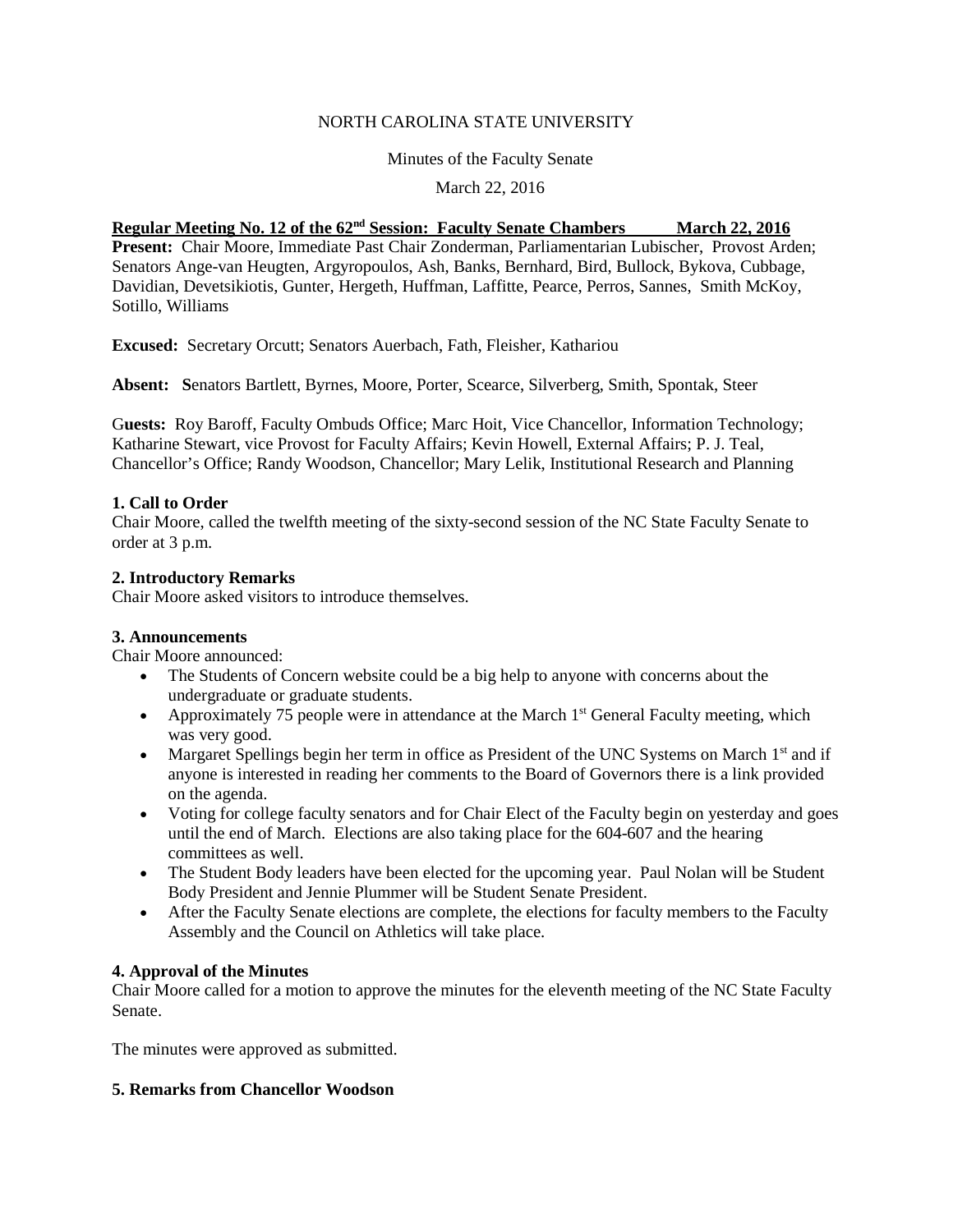Chancellor Woodson announced that NC State has been singled out among a group of leading research universities as a university that has dramatically closed the achievement gap of graduation rates for underrepresented students, particularly African Americans, compared to the campus as a whole. In fact, when you look at the last ten years the African American students at NC State have graduated at a rate of around 65%, when during the same period and time our overall student population graduated at a rate of 71% and the growth of underrepresented rates relative to the majority population was in the top 10 for the country. The challenge for us as a country is that many universities have gone in the opposite direction.

#### *Awards and Recognitions*

Chancellor Woodson announced the names of recent recipients of awards and recognitions.

Ken Swartzel, a recently retired professor in Food Bioprocessing Engineering and Nutrition was elected to the National Academy of Engineering based on his long time research in aseptic processing.

Zhen Gu in Biomedical Engineering, just this year won a major award at MIT, the top scientist under 35 years of age, the innovator of the year award for young scholars and just received the Sloan Research Fellowship in chemistry. His work is very impactful and he is a great member of the NC State faculty.

Lorena Bociu from the Department of Mathematics recently won an Early Career Faculty Development Award from the National Science Foundation.

Jeff Joines from the College of Textiles will receive the Board of Governors Award for Excellence in teaching.

Rodolphe Barrangou is a recipient of the 2016 Warren Alpert Foundation Prize. This is awarded annually and comes with a cash award of \$500,000 awarded to scientists in medical sciences field and is from the Harvard Medical School from the Alpert Foundation. Rodolphe is the only person to win this award that is under the age of 40.

Chancellor Woodson announced that NC State's leadership through Blair Kelley's leadership is very involved in a growing research project related to women of color, particularly underrepresented women in STEM disciplines but not exclusively. Blair is recruiting hard for scientists and scholars here at NC State to get engaged in this work.

Chancellor Woodson thanked faculty and others who have participated in the Employee's Scholarship Program. He stated that more than 50 contributions have been received so far.

Chancellor Woodson reported that the *US News and World Report* rankings for graduate students just came out and NC State has moved up in a variety of areas. He stated that this was the year for engineering rankings, for example, this was not the year for Veterinary Medicine so that means the university gets to continue to celebrate being ranked the third ranked program in the country.

Chancellor Woodson stated that Material Sciences and Engineering moved up from eighteenth to fifteenth in the country. NC State's overall increase in rankings as an Engineering Program went from  $31<sup>st</sup>$  to  $27<sup>th</sup>$ and  $14<sup>th</sup>$  among publics.

Chancellor Woodson stated that today he will be attending the College of Textiles' 25 year anniversary at the college's moving to Centennial Campus.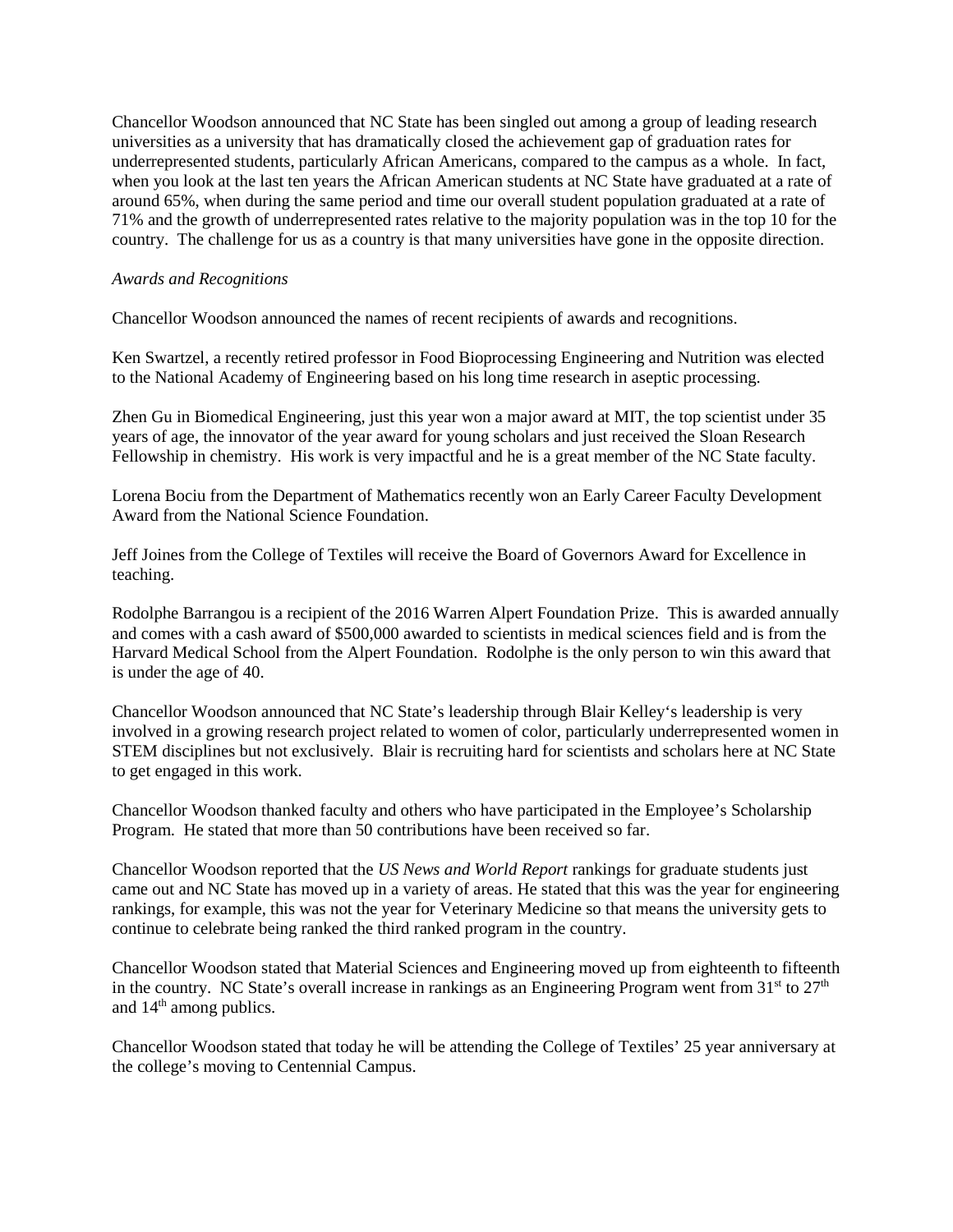Chancellor Woodson expressed his pleasure of the vote of the citizens of North Carolina for the bond. He said the majority in this political environment is reassuring to him that people are paying attention to things that matter and it gives him reassurance that they will continue to support education when they have an opportunity to. He thanked the faculty for helping to educate the electorate about it.

### *Questions and Comments*

*How are we doing on admitting African American men? Also, with the bond passing by such a strong majority do you feel that public support for education can help you and Kevin Howell make your case this year at the legislature for higher education?* 

Chancellor stated that it does send a pretty clear message to the General Assembly that there is strong support for education. He said with two thirds of the bond being about education and the other third largely about parks and infrastructure for the local communities, he thinks it says a lot about what people can come together on.

Chancellor Woodson said, "This has been a good year at this point and time for the level of admits for African Americans, but I have not separated it out by gender. When I look at the total applicant pool and the admit pool for African Americans it is our largest number in the last five or six years. Turning those admits into enrollees is what we have to work hard on at all levels. This is has been a challenging year. We received almost 27,000 applications, which is up by 26% over last year. The final admits went out this week and we denied 57% of the applicants, so we have a strong group of underrepresented students that have been admitted, turning them into enrollees at NC State is what we have to work hard on."

*Parliamentarian Lubischer commented that they would like to do more recruiting to get more students in, but since we are getting more students admitted, the incentive to increase our yield is not there.* 

Chancellor Woodson stated that across the institution we have a very high yield rate, almost 55 percent, so almost 55 percent of the students that are admitted to NC State come to NC State. Nationally that is a large number. A lot of that is because we are so highly dominated by in state students and they tend to yield higher. So we are at about 55% university wide, but when you drill down into the numbers our yield rate in certain areas is lower than it should be. The challenge is mobilizing the institution.

### **6. Remarks from Provost Arden**

Provost Arden announced that Dr. Mary Ann Danowitz will be the new Dean of the College of Education. He emphasized that this was a competitive search and she has support from both inside the college and across the campus.

Provost Arden reported that they are in the middle of the interview for Vice Provost for Institutional Equity and Diversity. They had two candidates last week and have two this week. He hopes to have a meeting with the search committee this Friday and be in a position to move forward with negotiating with a candidate within the next week or so.

Provost Arden stated that they are also in the middle of searching for an Associate Vice Provost for Assessment and Accreditations. The old position that Karen Helms held has been reconfigured and will now report to Duane Larick. They had one candidate last week and have three for this week.

Provost Arden reported that the on campus interviews for the Dean of Design position are about to begin. There are three finalists. The first of those will be here week after next and over the following two to three weeks those three candidates will be visiting.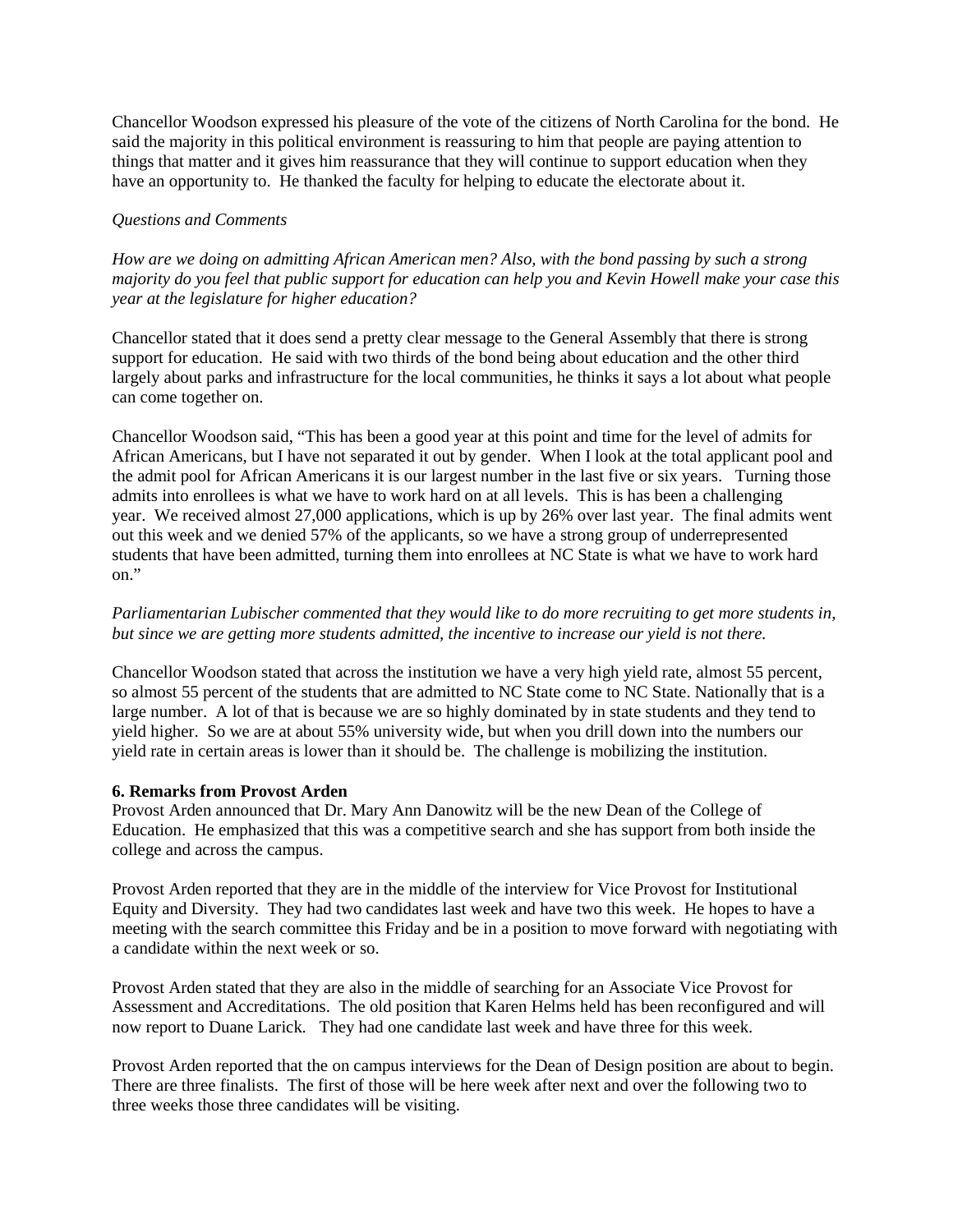Provost Arden reported that this year, they have had comprehensive five-year reviews of three individuals who report through the Provost office. They include two Vice Provosts, Louis Hunt from Enrollment Management and Alice Warren from the McKimmon Center and Dean Louis Martin-Vega from the College of Engineering. The open sessions were last Friday.

Provost Arden provided the following schedule for when he will be reporting out on the two Vice Provost reviews.

Louis Hunt Wednesday, March 30 9:00 - 10:00 a.m. Witherspoon Student Center, Room 126

Alice Warren Thursday, April 28 3:00 - 4:00 p.m. McKimmon Center, Room 4

Provost Aden stated that President Spelling will soon be visiting the campus. There will be a session with faculty and he has asked the officers of the Faculty Senate to join that group along with one representative from each college.

Provost Arden announced that this past weekend was history weekend and in a lot of ways it was a tribute to Jonathan Ocko who served as the Department Head before passing away. He gave kudos to Dr. David Zonderman for taking over the leadership for the department and for doing a great job.

#### **7. Academic Analytics: Where is the university going with this?**

Mary Lelik, Senior Vice Provost, Institutional Research and Planning reported on academic analytics. She stated that the company was founded in 2005 by Lawrence Martin who was the Dean of the Graduate School at Stony Brook. Essentially what we as a subscriber to academic analytics are acquiring is access to the warehouse and the database of information on faculty scholarly activity and so while it is not comprehensive it is becoming more and more fully featured in the particular realms that the information is being compiled in the database.

Lelik stated that they are looking at honorific awards, for example. Currently there are approximately 3300 honors from 480 governing societies. This is the new number and they continually improve and expand the database. Essentially the scholarly database encompasses more than 200,000 scholars in U.S. research universities, 409 institutions are included in the database and so the awards and honorifics are lifetime awards. Currently this 480 number has gone from last year to 674 societies, so this is an evolving database.

Lelik stated that in addition to the honorific awards you also have journal articles and citations, 6.8 million in 24,000 journals. Currently that number is up to more than 30,000 journals. Conference proceedings and citations are another component that the information from publications and citations and proceedings comes from. CrossRef is an association of scholarly publishers that are trying to support scholarly communications, so they have come up with the methodology digital object identifiers. It is comprised of more than 9,000 doctoral programs, 10,000 departments and 6,000 additional units, so they are continuing to expand the database. Grants are comprised of the 12 federal agencies to nonfederal sources. The information related to research grants was mapped to principle investigators. That is continuing to evolve because they are continuing to take feedback from the institutions that are subscribed to the service. The current update is that the NIH, NSF, and NOH co-investor information is also mapped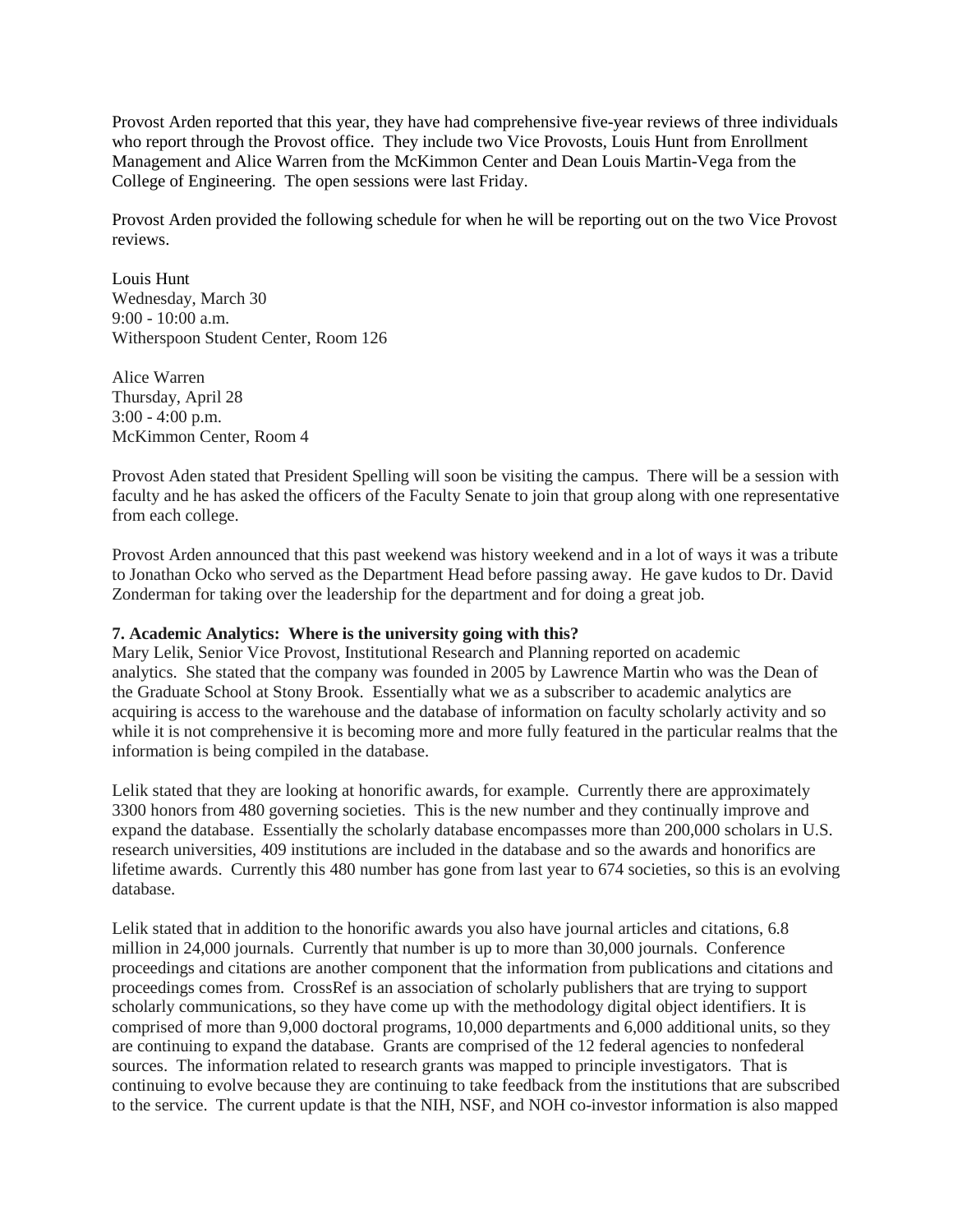so it is not just principal investigators. It includes annualized amounts of research dollars and indirect cost is also included.

Lelik stated that the last piece of the database are books, more than 2 million authored and edited books. The source is Baker and Taylor, the British Library. They also look at other sources. They are able to identify authors and editors and what they are starting to map now is also authors of chapters, so continually the company has tried to be responsive to the issues raised by the academic communities in terms of the limitations of the data, but the reality is that this is the only source that allows institutions to map their faculty scholarly activities to their faculty. Otherwise the data are at a very aggregate level and so this allows us to make those associations and see how our institutions compare at a disciplinary level as well as broader field categories of use. So how are most of the universities applying the data? There are a variety of mechanisms. The thing to be aware of is that this is a proprietary database, so this is information that the company wants to be used within the institution to look at the disciplinary comparisons to see where the areas of productivity are and how we are compared to them in other institutions.

### *A senator stated that he is confused; so this would not allow us to compare how we are doing with other universities?*

Lelik stated that it does. The proprietary piece of it is that they are very concerned about this being used externally to the university. She said it is meant to be used as a planning tool, so within the portal itself and the information that we share within the campus that information you can see those comparisons, you can establish peer groups that are relevant to your disciplines and make those comparisons.

Lelik stated that some institutions use the academic analytics information for viewing their graduate placement, so if you do have the detailed level of data you can inquire through the portal to determine where your doctoral students have gone so you can see the success of your students post-graduation.

Another potential use of the information is to establish a publication strategy, so you can look at the competitiveness of your faculty's publication with those of your disciplinary peers. You can determine what the high exposure journals are per discipline. You can evaluate your federal funding profile. Some of your colleagues at other institutions are using this information to identify potential sources of funding, determining federal funding profile of your unit and how it compares to your disciplinary peers, so it is essentially a comparison database.

Lelik stated that there is the funding portfolio where you can look at select peer groups, establish yourself, and review American universities and AAU institutions. You can use whatever that set of 400 universities are that is in the comparison group, you can select your own peers that are most appropriate for you and then determine, so the methodology is not fixed to the point where there is no input from the institution in terms of saying what is important for your discipline and how you want to measure or make comparisons to your peers. It allows you to normalize the federal agency to evaluate competitiveness and explore the landscape and trends in federal funding for those departments that are seeking ways that we can get a leg up on the competitive race in research dollars. The department and program journal article gives you a listing of all the journal names and the number of articles in each of those journals for your discipline.

### *Question and Comments*

*Is this per capita?*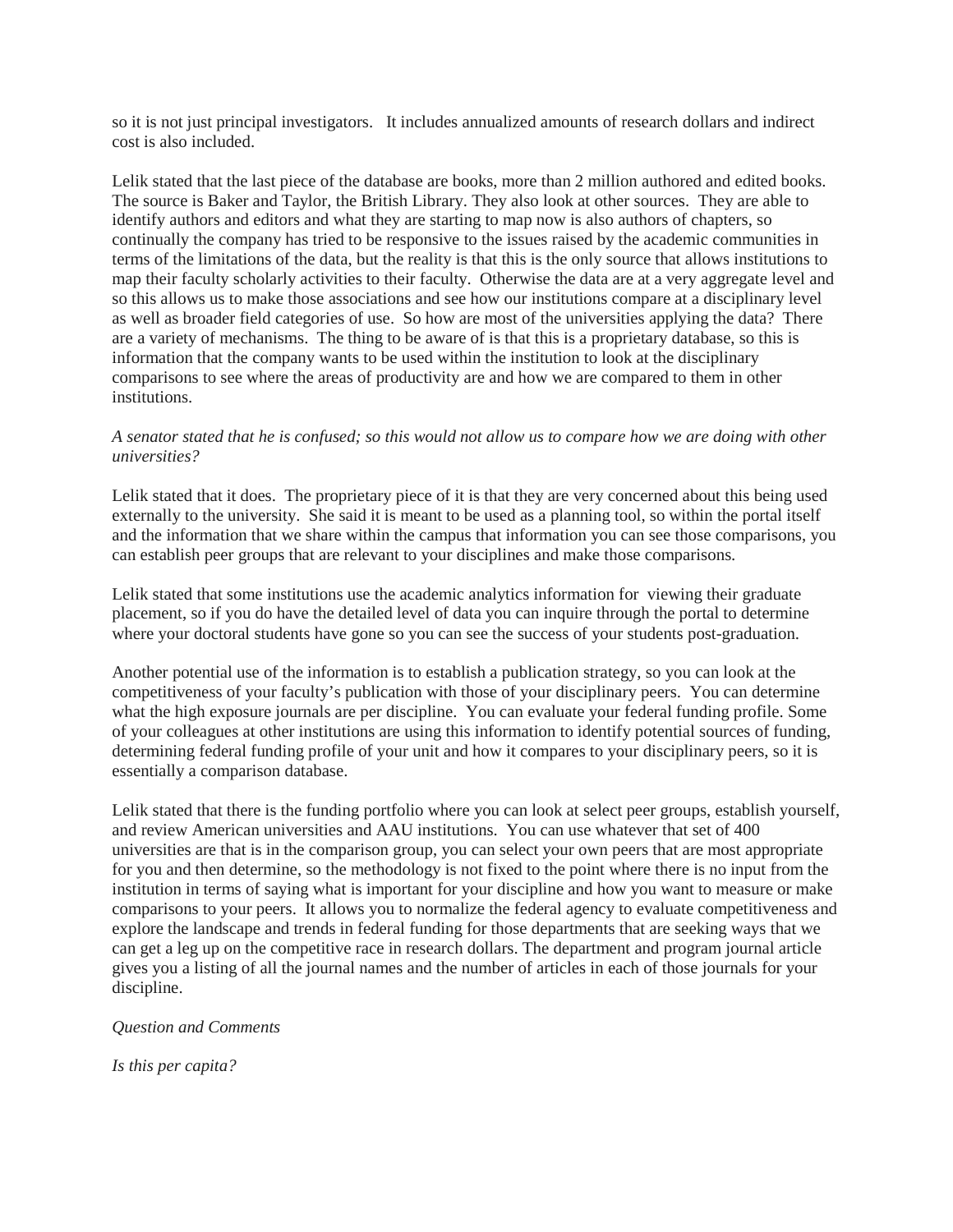Lelik stated that It has both per capita information and it also gives total citations but also citations for faculty, the same with the publications, so everything is done both at a percent number for a department as well as looking at just the overall. The detail is all there. The level of aggregation can be depending on what's relevant to your discipline.

# *How far back does it go?*

Lelik stated that the database is set up so that publications and citations are for the last five years, books are for the last ten years, and the research expenditures are also the last five years, so there are some concerns that it doesn't include older data, but if the idea is to look at the current activity within the department, it's the availability of the data and the relevance to whatever comparison you are trying to make. The awards are lifetime achievements.

Hiring and Retention Analyses –Lelik stated that this is something that is a newer feature and allows universities to access the impact of their proposed hires. It identifies those who are at risk for retention because they are not at the same publication level as their colleagues, but also allows an institution to plan for retirements, trying to see where the faculty member is in their career and allows for continuing planning within a department. Other institutions use it to identify what are the honorifics that perhaps they might want to promote their faculty in recognitions. This helps the university to identify faculty who should be promoted and encouraged to seek honorifics.

# *How much does this cost?*

Lelik stated that at the very aggregate level it was less than \$100,000, but If we were to get the detailed level of information you are talking an additional 50 percent.

# *You have cites for five years and I could go on Google and get cites for four years, why don't they go on Google and get it?*

Lelik responded, because they would have to do it at an individual faculty member basis. They are using that CrossRef source which provides them a way of doing it in mass. In this case it is trying to provide this service to research universities across the country and to allow enough robust features to allow you to do more than just a couple of departments but do some of the mapping of where the interactions are occurring.

# *How are they able to decide which faculty and which department and how can you choose comparable departments since faculty seem to be scattered all over and department names are so different for really quite similar stuff?*

Lelik stated that they have rather sophisticated algorithms for doing that mapping and what they really rely on is for those 400 institutions, 200,000 plus scholars. Almost 60% of the data actually comes from the client institutions who are providing them with the list of faculty identifying the home departments. If they have joint appointments where else they are located, so that that will assist them with the mapping and while it is perhaps not foolproof they have mechanisms which they can match, especially when you start to look at a name and a discipline. There might still be some instances where that algorithm doesn't work, but if it is a combination of the institution, the name, the classification of the instructional program, you begin to map those more accurately.

### *So we are providing data to them as well?*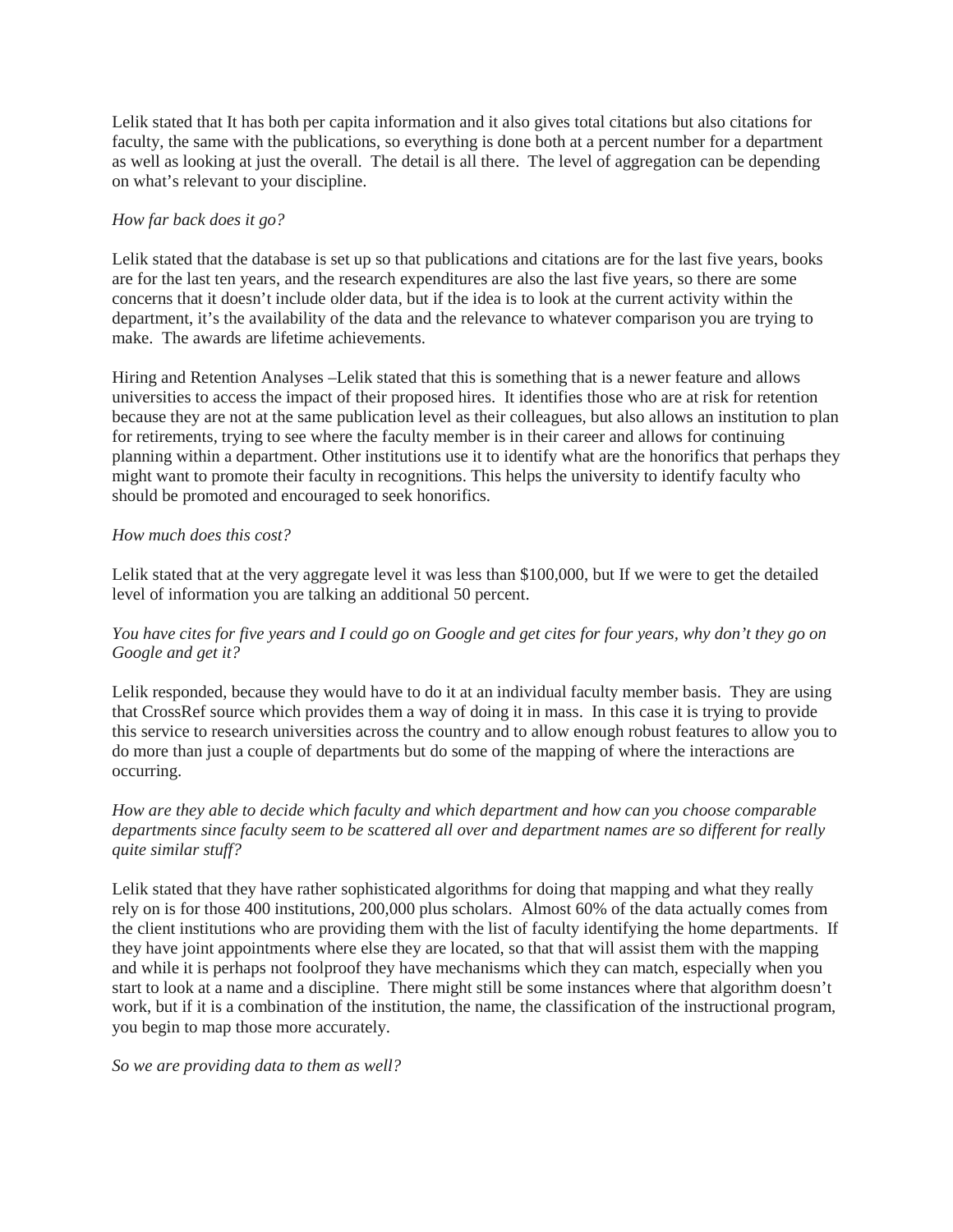Lelik stated that the only data that we are providing is the list of faculty, who our tenure system and research faculty are, which is what everyone else does as well. She noted that being a client one needs to make sure that they have the right list because truth be told and while we are getting better at it they just go out to other public sources of information to identify the faculty associated with a particular research university.

*With all the work that faculty already have wouldn't this kind of be an additional burden on their shoulders in terms of providing this information, because It is a lot of information and it's not just a onetime enrollment. This is year after year when you will expect me to go online to put some data there or to double check the data, etc.* 

Lelik stated that they are not saying that you have to provide this data, what they are saying is that they hope to be able to populate the existing documents that you are using for annual reporting. She explained that this is another data resource to feed into an activity system which tries to bring together all those pieces of information.

*So you are saying that the staff members who are now doing this annual report –information that they are putting together for the Chancellor and Provost, they will be able to give this input just to put into their system.* 

Lelik stated that conversation needs to occur at the college level and the department level because we have some units that because of their disciplinary accreditation, they already see a reporting burden in terms of compiling all of this information, so what we are trying to do is ease that reporting burden by prepopulating as much as possible including information like the instructional activity.

#### *What is known about client retention rates for people or universities who are using this software?*

Lelik stated that she doesn't think that an analysis has been done at that level. The colleagues that she has been in contact with continues to renew, but they are larger research universities that see this as a unique tool available to them to get some of these insights in terms of a comparative analysis.

#### *What is the ease of entering data that is not from public database sources?*

Lelik stated that they would not put the information into Academic Analytics; it is a self-contained database that we would then download potentially, pull into our own activity system so that we could incorporate those other aspects of faculty work such as instruction and service.

Provost Arden commented that he thinks the institutions that have gotten into trouble where there has been some trouble in the use of Academic Analytics are institutions that have used this data at the individual faculty level in the reappointment, promotion, and tenure process, for example, or post tenure review. He stated that he has gone on record saying that we have no interest in doing that for a couple of reasons:

1. This is purely a measure of scholarly output which is only a part of faculty members' realms of responsibility here, but most importantly because although the variables that they use are credible, the algorithm that they use, in other words the weighting assigned to those variables is proprietary and so what they do is say this unit, college, or individual is this many standard deviations above or below the mean of whatever group you define to be the mean, but to generate that they use an algorithm which applies unknown weightings to the variables. For that reason